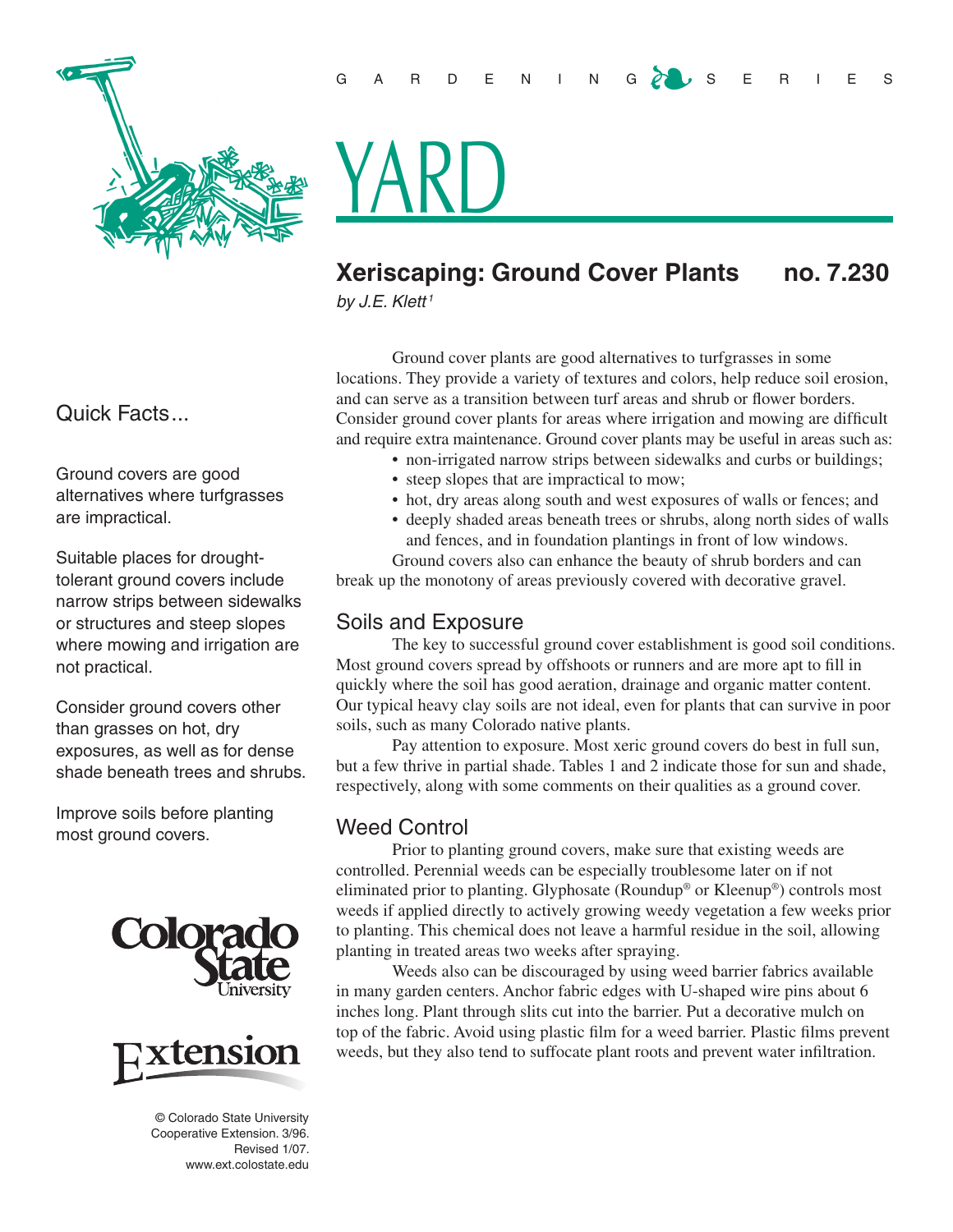#### **Table 1: Ground cover plants for full sun.**

| <b>Plant Name</b>                                       | Height (in) | <b>Remarks</b>                                                                                         |
|---------------------------------------------------------|-------------|--------------------------------------------------------------------------------------------------------|
| Achillea ageratifolia<br>Greek yarrow                   | $2 - 3$     | Gray-green foliage; spreading.                                                                         |
| Achillea tomentosa<br>Woolly yarrow                     | $2 - 4$     | Grayish foliage in low mats.                                                                           |
| Alyssum montanum<br>Mountain alyssum                    | $4 - 12$    | Yellow flowers; gray-green foliage; good for rock gardens.                                             |
| Anacyclus pyrethrum var. depressus<br>Mount Atlas daisy | $1 - 3$     | White daisies with red undersides; silvery foliage.                                                    |
| Antennaria dioica<br>Pussytoes                          | $1 - 2$     | Persistent gray-green foliage in dense mats; excellent for rocky slopes.                               |
| Arabis caucasica (alpina)<br>Rockcress                  | $6 - 9$     | Soft, gray, spreading foliage; common variety is 'Snowcap'.                                            |
| Artemisia spp.<br>Sage                                  | $10 - 15$   | Silvery foliage; A. schmidtiana (silver mound sage) most common.                                       |
| Aubrieta deltoidea<br>False rockcress                   | $4-6$       | Several varieties; mat-like foliage.                                                                   |
| Aurinia saxatilis<br>Basket-of-gold                     | $8 - 18$    | Shear after bloom; good for rock gardens.                                                              |
| Callirhoe involucrata<br>Poppy mallow, winecups         | $4 - 12$    | Trailing stems with saucer-like flowers.                                                               |
| Centaurea montana<br>Perennial bachelor button          | $15 - 18$   | Grayish foliage; blue flowers.                                                                         |
| Cerastium tomentosum<br>Snow-in-summer                  | 6           | Gray foliage; white flowers; very aggressive.                                                          |
| Coreopsis auriculata<br>Dwarf coreopsis                 | $5 - 15$    | Stoloniferous mats of slender leaves; orange or yellow blooms in summer.                               |
| Delosperma cooperi<br>Purple ice plant                  | $2 - 4$     | Succulent foliage turns reddish in winter; purple flowers.                                             |
| Delosperma nubigenum<br>Yellow ice plant                | $1 - 2$     | Succulent, light-green foliage; yellow flowers.                                                        |
| Duchesnea indica<br>Mock strawberry                     | $4-6$       | Aggressive creeper; looks much like strawberry; yellow flowers; inedible, red fruit.                   |
| Eriogonum umbellatum<br>Sulphur flower                  | $6 - 12$    | Showy flower stalk to 8 inches tall; foliage in low mat.                                               |
| Euphorbia polychroma<br>Cushion spurge                  | $12 - 18$   | Mounds of foliage that change from reddish to green in spring, then scarlet in fall.                   |
| Festuca ovina glauca<br><b>Blue fescue</b>              | $6 - 8$     | Tufts of grayish, grassy foliage.                                                                      |
| Frangaria vesca<br>Runnerless strawberry                | $2 - 6$     | Native strawberry; small edible berries.                                                               |
| Gypsophila repens<br>Creeping baby's breath             | 4-6         | Gray-green foliage; trailing.                                                                          |
| Juniperus horizontalis<br>Creeping juniper              | $4 - 10$    | Perhaps the best year-round cover; many clones and foliage hues available.                             |
| Some common clones include:                             |             |                                                                                                        |
| 'Bar Harbor'                                            | 10          | Blue-green; purplish winter color.                                                                     |
| 'Blue Chip'                                             | 10          | Bluish foliage year-round.                                                                             |
| 'Hughes'                                                | 10          | Silvery-blue; distinct radial branching.                                                               |
| 'Webberi'                                               | 4           | Very low mat; fine texture.                                                                            |
| 'Wiltoni' ('Blue Rug')                                  | 4           | Very low; silver-blue; purplish tinge in winter.                                                       |
| Nepeta x faassenii<br>Catmint                           | 15-36       | Commonly sold varieties are 'Six Hills Giant' and 'Walker's Low'.                                      |
| Oenothera speciosa<br>Mexican evening primrose          | $6 - 12$    | Spreads quickly; may become invasive; pink blooms.                                                     |
| Parthenocissus quinquefolia<br>Virginia creeper         | Vine        | Can use as vine or groundcover; aggressive; red fall color; commonly sold variety is<br>'Engelmannii'. |
| Penstemon pinifolius<br>Pineleaf penstemon              | $6 - 10$    | Has needle-like leaves and orange-red flowers; takes heat well.                                        |
| Phlox subulata<br>Creeping phlox                        | $6 - 8$     | Reddish, white or lavender flowers; moss-like foliage.                                                 |
| Polygonum affine<br>Himalayan border jewel              | $12 - 18$   | Red, showy flowers late in season; excellent ground cover for dry areas.                               |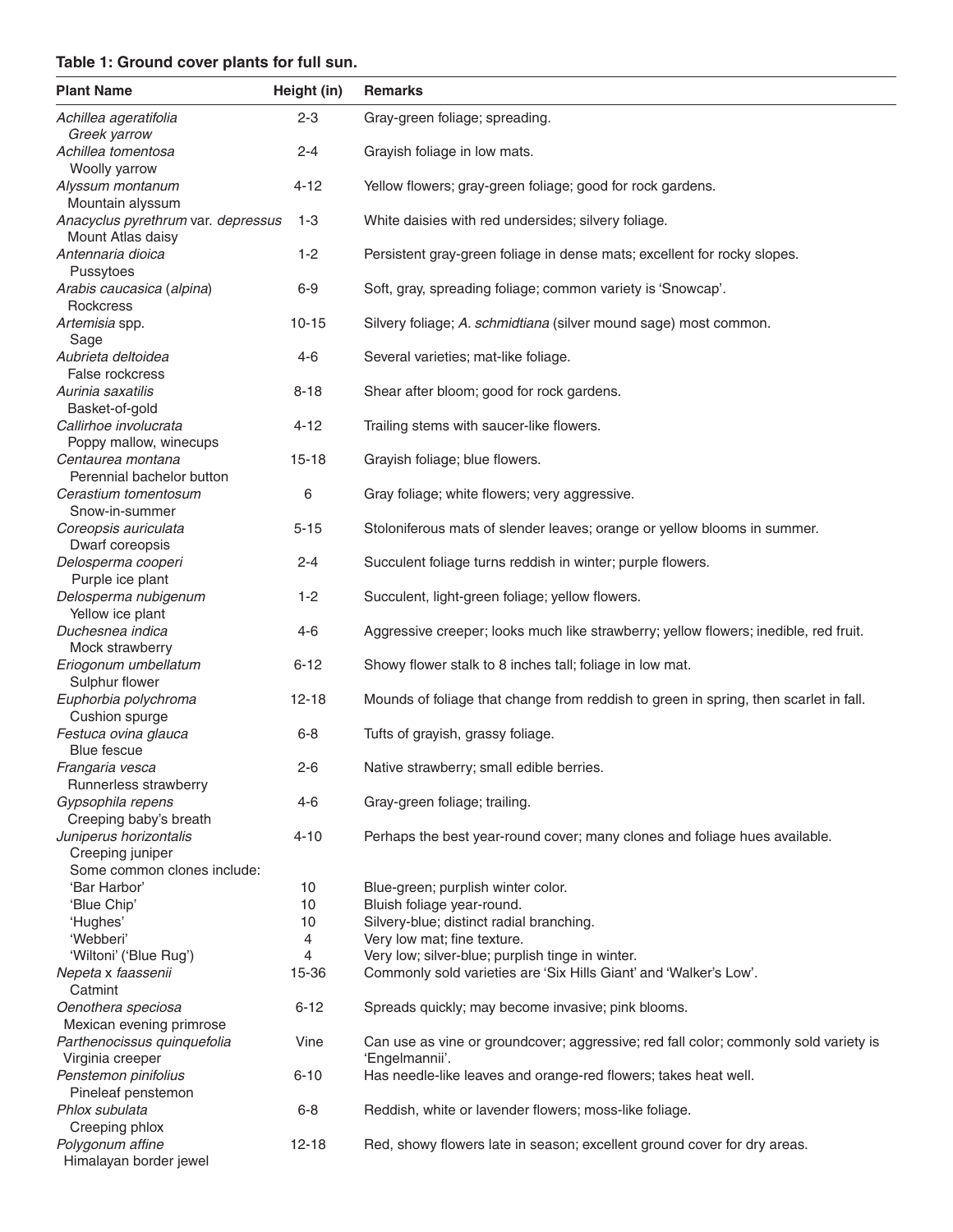### **Table 1 (continued): Ground cover plants for full sun.**

| <b>Plant Name</b>                                                                             | Height (in)       | <b>Remarks</b>                                                                                             |
|-----------------------------------------------------------------------------------------------|-------------------|------------------------------------------------------------------------------------------------------------|
| Polygonum aubertii<br>Silverlace vine                                                         | Vine              | Aggressive vine usable as ground cover.                                                                    |
| Potentilla nepalensis<br>'Miss Willmott'                                                      | $10 - 16$         | Strawberry-like leaves; rosy-red flowers that bloom in June and July.                                      |
| Miss Willmott cinquefoil<br>Potentilla neumanniana<br>'Nana'                                  | $2 - 4$           | Very low mat with yellow, showy flowers; aggressive.                                                       |
| Dwarf creeping potentilla<br>Prunella grandiflora                                             | $8 - 12$          | Dense mat; several varieties; can grow in part shade.                                                      |
| Self-heal<br>Prunella laciniata<br>Lacy self heal                                             | $8 - 12$          | Fuzzy evergreen foliage; can grow in part shade.                                                           |
| Prunus besseyi<br>Pawnee Buttes <sup>®</sup><br>Pawnee Buttes <sup>®</sup> sandcherry         | $15 - 18$         | Similar to native sandcherry but with a low, spreading habit; woody plant.                                 |
| Rhus aromatica 'Gro-low'<br>'Gro-low' Fragrant sumac                                          | 24-26             | Vibrant orange-red fall color; very drought tolerant; woody plant; can spread up to 8<br>feet in diameter. |
| Rosa x 'Sea Foam'<br>White shrub rose                                                         | 24-36             | Double-white blooms; trailing groundcover or over walls; can spread up to 6 feet in<br>diameter.           |
| Santolina chamaecyparissus<br>Lavender-cotton                                                 | $12 - 18$         | Blue-gray, persistent foliage in dense mats.                                                               |
| Saponaria ocymoides<br>Rock soapwort                                                          | $6 - 12$          | Pink blooms in May and June; shear after bloom.                                                            |
| Sedum spp.<br>Stonecrop (sedum)                                                               | $1 - 15$          | Many forms available; not usually competitive with weeds.                                                  |
| Sempervivum spp.<br>Houseleek, hen and chicks                                                 | $2 - 4$           | Forms dense, evergreen mats; grows in very poor soils.                                                     |
| Stachys byzantina<br>Lamb's ear                                                               | $8 - 10$          | Furry, gray leaves resemble a lamb's ear; can be invasive unless flowerless varieties<br>are used.         |
| Symphoricarpos x chenaulti<br>'Hancock' Hancock coralberry                                    | 24-36             | Can spread to 12 feet in diameter; stems root where they touch the ground; can grow<br>in filtered shade.  |
| Tanacetum densum amani<br>Partridge feather                                                   | $6 - 8$           | Finely-cut, silvery-white foliage; yellow blooms in May and June.                                          |
| Teucrium chamaedrys<br>Germander                                                              | $8 - 12$          | Dark green leaves; evergreen; erect stems; can be sheared.                                                 |
| Thymus praecox<br>Creeping thyme                                                              | $1 - 4$           | Low growing, fragrant, evergreen foliage.                                                                  |
| Thymus praecox<br>'Pseudolanuginosus' Woolly thyme                                            | $1 - 4$           | Mat-like, woolly-gray foliage; turns purplish in winter; sparse flowers.                                   |
| Thymus serpyllum<br>Mother-of-thyme<br>Thymus x citriodorus                                   | $3-6$<br>$6 - 12$ | Low, mat-forming herb with tiny leaves; gray-green foliage.<br>Lemon-scented foliage.                      |
| Lemon thyme<br>Verbena bipinnatifida                                                          | $3-6$             | Deeply-cut foliage; sprawling stems up to 18 inches.                                                       |
| Plains verbena<br>Veronica filiformis                                                         | $1 - 3$           | Grows quickly; blue flowers bloom June through August.                                                     |
| Birdseye speedwell<br>Veronica liwanensis                                                     | $1 - 4$           | Dark green leaves and cobalt blue flowers bloom in May and June.                                           |
| Turkish veronica<br>Veronica pectinata                                                        | $1 - 2$           | Low growing; gray foliage; evergreen some winters.                                                         |
| Woolly veronica<br>Veronica prostrata                                                         | $1 - 2$           | Dark green foliage; deep blue flowers in short spikes.                                                     |
| Prostrate speedwell<br>Veronica spicata incana                                                | $12 - 18$         | Silvery foliage.                                                                                           |
| Silver speedwell<br>Zauschneria garrettii<br>Orange Carpet <sup>®</sup><br>California fuchsia | $4 - 12$          | Good for cascading over walls; orange tubular flowers in September and August.                             |